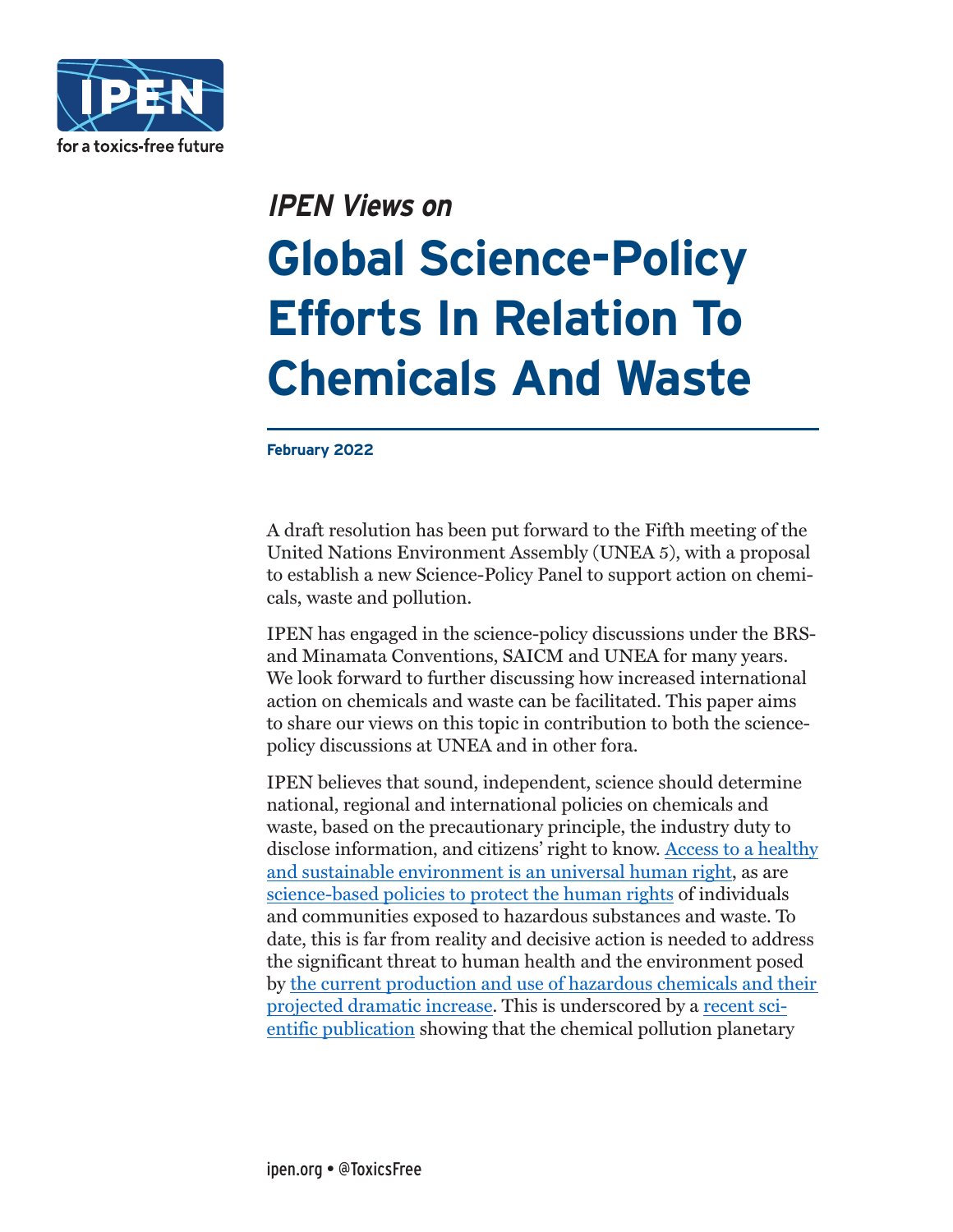*February 2022*

boundary is now the fifth of nine planet boundaries that have been crossed.

We appreciate the intention behind the UNEA draft resolution to accelerate precautionary action to protect human health and the environment. Increased engagement by the independent scientific community to achieve this important goal is vital and very much welcomed. At the same time, there is currently a massive lack of resources to address the already overwhelming chemical pollution in many countries. For example, a report presented at Stockholm Convention COP 10 estimated that almost around 5 billion USD would be needed just to deal with all POPs currently listed under the Convention.1 Funding is a key obstacle identified e.g. in the [SAICM evaluation](https://saicmknowledge.org/sites/default/files/publications/ExecSum_Independent-Evaluation-SAICM-2006-2015.pdf) to move forward towards sound management of chemicals and waste in Low- and Middle Income Countries (LMICs). Until the [chemical in](https://ipen.org/documents/financing-sound-management-chemicals)[dustry provides the funds](https://ipen.org/documents/financing-sound-management-chemicals) needed to comprehensively address the impacts of their products, it is vital that any new efforts are specifically targeted to have as much impact as possible using limited means.

Together with this limitation, the experiences from already ongoing robust science-policy processes such as the Stockholm Convention POPs Review Committee must be taken into account when assessing the information presented in the [Assessment of options for strengthening](https://wedocs.unep.org/bitstream/handle/20.500.11822/33808/OSSP.pdf?sequence=1&isAllowed=y)  [the science-policy interface](https://wedocs.unep.org/bitstream/handle/20.500.11822/33808/OSSP.pdf?sequence=1&isAllowed=y) and deciding on the path forward.

#### IPEN THEREFORE HIGHLIGHTS THE FOLLOWING KEY LESSONS LEARNED/ VIEWS:

Ⅱ⊉⋇

**Focus on chemicals:** Any new effort to strengthen the science-policy interface must be specifically focused on chemicals to be effective. This focus will help identify specific policies to prevent harm, as well as identify and hold producers of toxic chemicals accountable. Broadening the scope to include the more diffuse term "pollution" will inevitably limit the impact of such an effort since the sources, actions and related policies are much more diverse and complex.

## **Take the inevitable political dimension of science-policy into account:**

There are numerous examples of political considerations and related financial interests being the deciding factors despite clear scientific recommendations in the international policy space for chemicals and waste. One such example is the joint UNEP-WHO landmark report on the [State of the Science of Endocrine Disrupt](https://apps.who.int/iris/bitstream/handle/10665/78101/9789241505031_eng.pdf;jsessionid=693C43D8A212BCF77CA9F1E3C4242669?sequence=1)[ing Chemicals](https://apps.who.int/iris/bitstream/handle/10665/78101/9789241505031_eng.pdf;jsessionid=693C43D8A212BCF77CA9F1E3C4242669?sequence=1) released in 2013. This lays out the scientific consensus around these chemicals and the need to take action, accompanied by a summary for decision makers. Still, almost ten years after the release of this report, endocrine disrupting effects are only in very limited instances guiding policy decisions. Not only is bisphenol A still in use despite being a known EDC since the 1930s, a wide range of [plastic additives with EDC properties](https://www.endocrine.org/topics/edc/plastics-edcs-and-health) are allowed for use, including in food contact materials.

## **Make precaution the deciding factor:** an

effective science policy effort should serve as an early warning and horizon scanning

[UNEP/POPS/COP.10/INF/33](http://chm.pops.int/TheConvention/ConferenceoftheParties/Meetings/COP10/tabid/8397/Default.aspx)